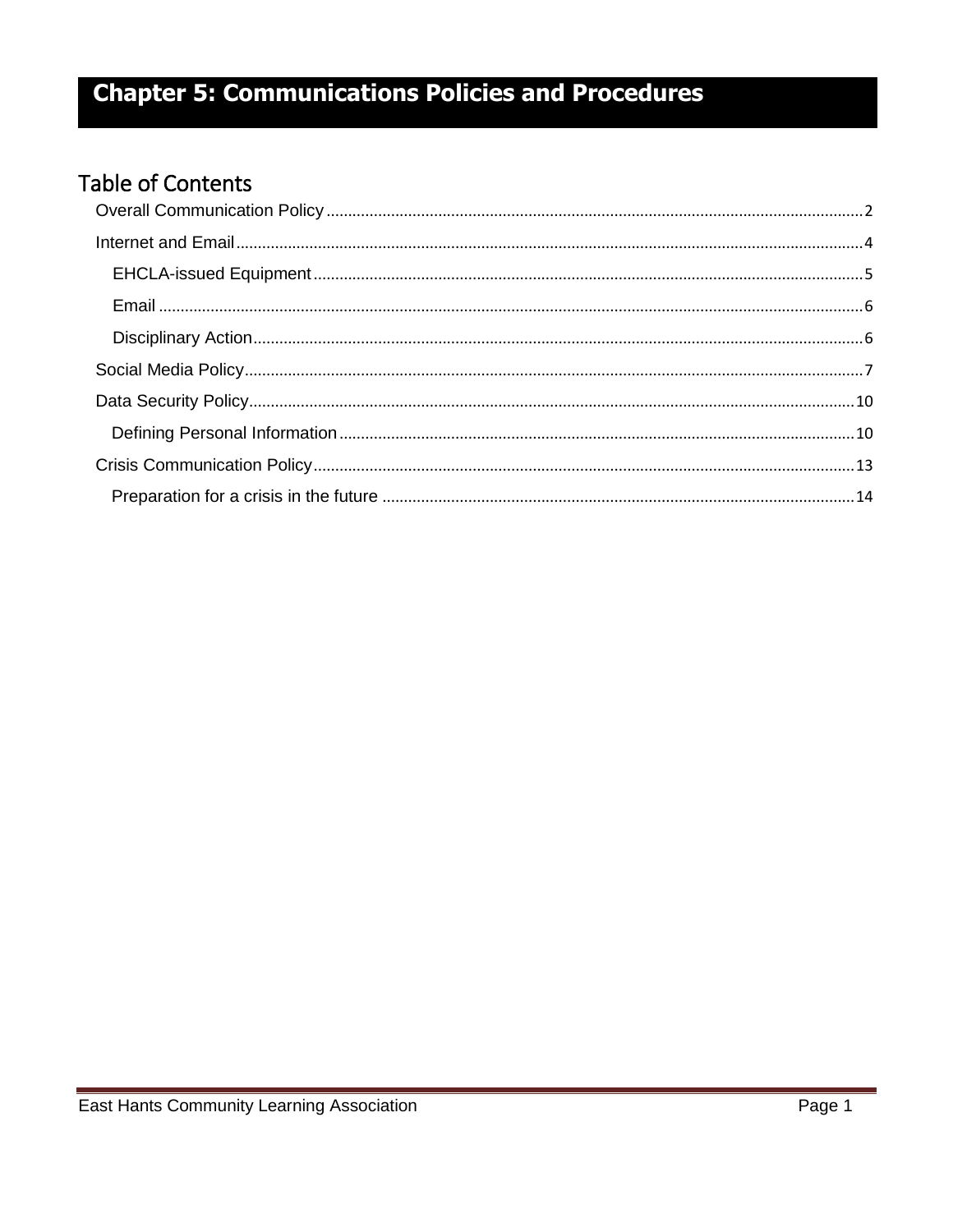| <b>Section: Communications Policy</b>    | <b>Policy: Overall Communication Policy</b> |
|------------------------------------------|---------------------------------------------|
| Approved Date: September 23, 2019        | <b>Policy Number:</b><br>5.1.1              |
| <b>Revision Date: September 24, 2020</b> |                                             |

### <span id="page-1-0"></span>**Policy**

Communications activities and key messages shall be projected in a positive, coherent and consistent manner and be aligned with EHCLA's strategic plan and marketing strategy. The Executive Director/Communications Manager will develop specific procedures and protocols to address this alignment.

The Executive Director shall be the official spokesperson for the Association. For specific requests, subject matter experts may be called upon to interact with the media.

The Executive Director shall appoint a substitute spokesperson in the event of his/her absence.

All official communication with the media, on behalf of the Association, shall be coordinated, supported and facilitated by the Executive Director/Communications Manager.

#### **Procedure**

- 1. An employee who is contacted by a representative of the media shall refer the opportunity to the Executive Director.
- 2. Although photography is usually permissible, the following protocols must be observed:
	- Anyone may decline an opportunity to be photographed for the media or EHCLA print and/or online materials.
	- The entry of a news photographer into the classroom requires the consent of the classroom instructor.
	- Participants must give verbal permission to publish their photograph. If participants request their images to be removed from digital platforms, it should be done within 24 hours.
- 3. Although employees, as private citizens, are free to send "letters to the editor," comment on blogs or provide opinions on the internet, they should not do so using EHCLA stationery or stating their EHCLA title or position without clearance from the Executive Director.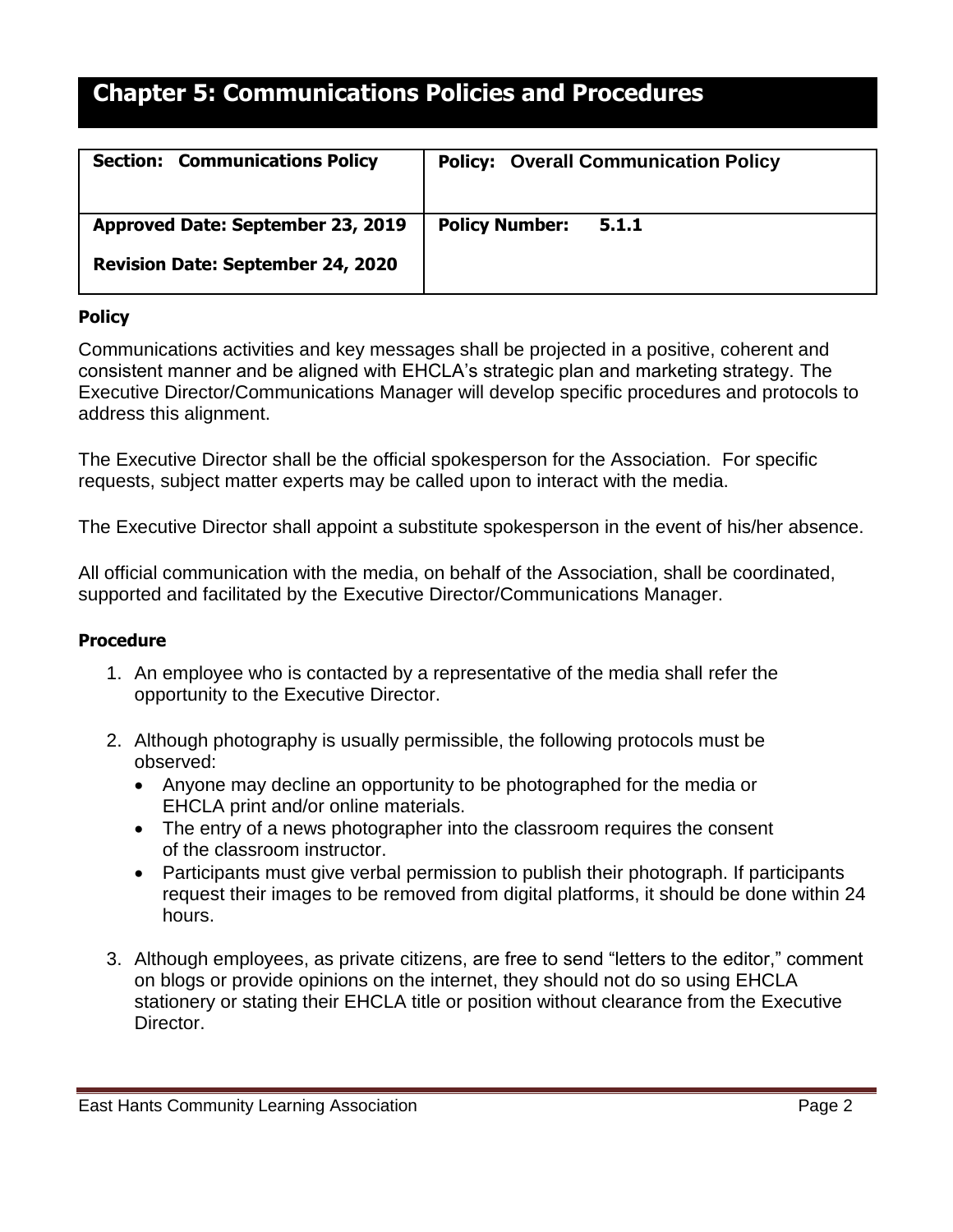| <b>Section: Communications Policy</b>    | <b>Policy: Overall Communication Policy</b> |
|------------------------------------------|---------------------------------------------|
| Approved Date: September 23, 2019        | <b>Policy Number:</b><br>5.1.1              |
| <b>Revision Date: September 24, 2020</b> |                                             |

4. Employees are responsible for immediately informing the Executive Director of any occurrence that could be interpreted by the news media to reflect negatively upon the association. 'Negative news' may develop from any occurrence or situation which reflects adversely upon an employee, a group or EHCLA as a whole.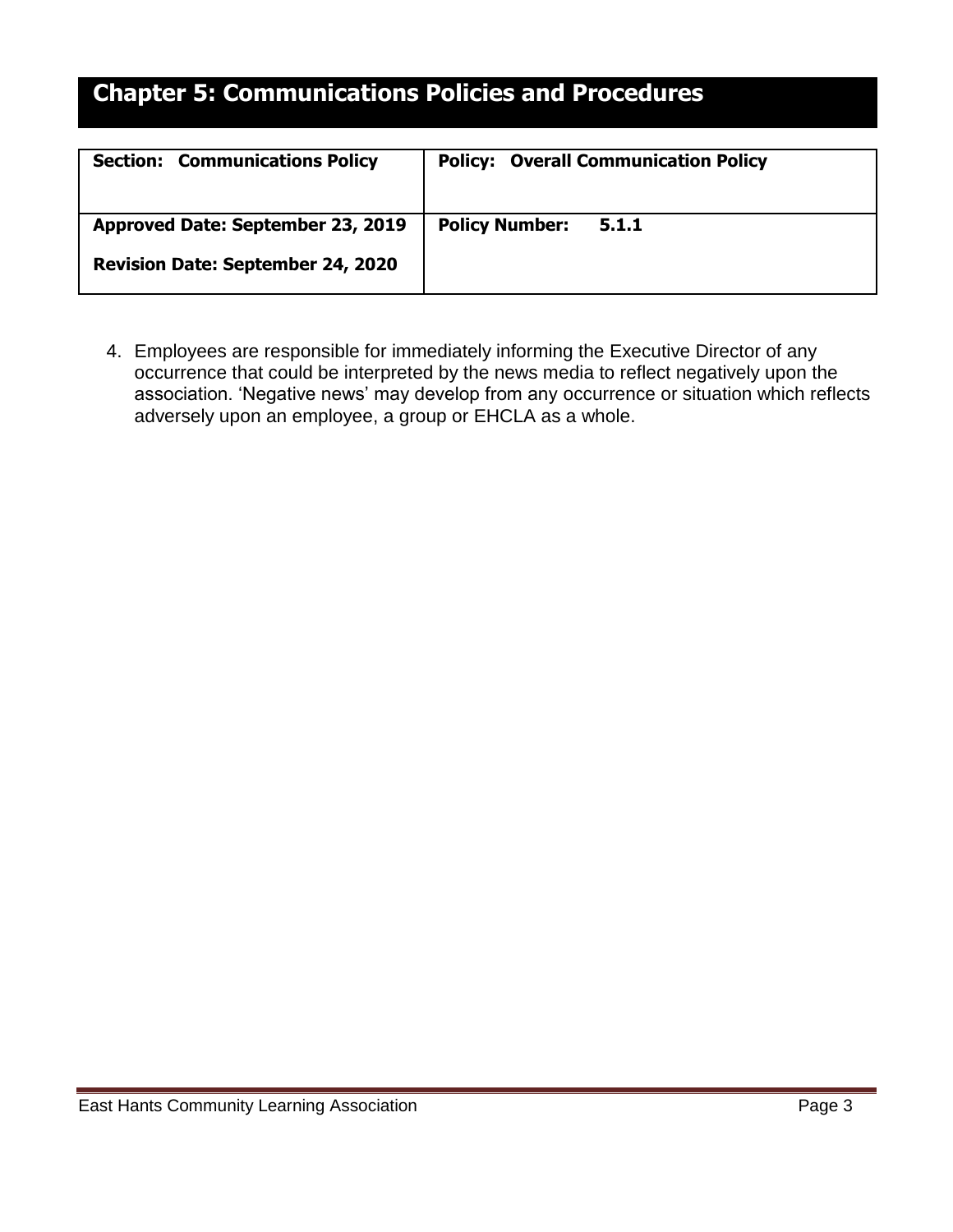| <b>Section: Communications Policy</b>    | <b>Policy: Internet and Email</b> |
|------------------------------------------|-----------------------------------|
| Approved Date: September 23, 2019        | <b>Policy Number:</b><br>5.1.2    |
| <b>Revision Date: September 24, 2020</b> |                                   |

### <span id="page-3-0"></span>**Policy**

This employee internet usage policy applies to all employees, contractors, volunteers and partners who access our network and computers.

EHCLA's employees are advised to use the Association's internet connection for the following reasons:

- To complete their job duties.
- To seek out information that they can use to improve their work.
- To access their social media accounts, while conforming to our [social media policy.](https://resources.workable.com/social-media-company-policy)

EHCLA does not want to restrict our employees' access to websites of their choice, but we expect our employees to exercise good judgement and remain productive at work while using the internet.

Any use of our network and connection must follow our [confidentiality](https://resources.workable.com/confidentiality-company-policy) and data security policies.

### **Procedure**

- 1. Employees should:
	- Keep their passwords secret at all times, except for the master copy of the Association's staff passwords
	- Log into their EHCLA accounts only from safe devices.
	- Use strong passwords to log into work-related websites and services.
- 2. EHCLA employees will not use the network to:
	- Download or upload obscene, offensive or illegal material.
	- Send confidential information to unauthorized recipients.
	- Invade another person's privacy and sensitive information.
	- Download or upload copyrighted material and software.
	- Visit potentially dangerous websites that can compromise the safety of the network and computers.
	- Perform unauthorized or illegal actions, like hacking, fraud, buying/selling illegal goods and more.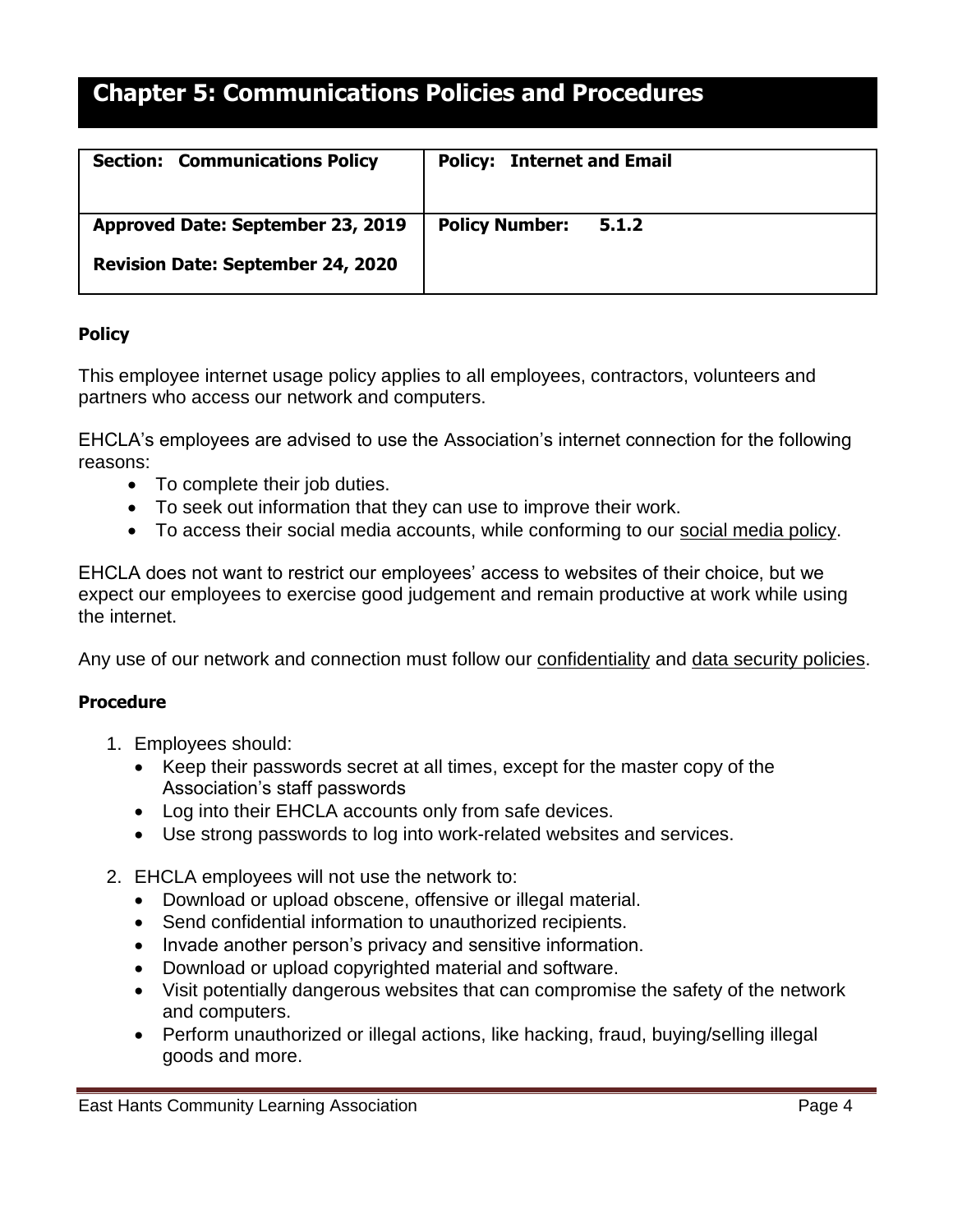| <b>Section: Communications Policy</b>    | <b>Policy: Internet and Email</b> |
|------------------------------------------|-----------------------------------|
| Approved Date: September 23, 2019        | <b>Policy Number:</b><br>5.1.2    |
| <b>Revision Date: September 24, 2020</b> |                                   |

- 3. EHCLA also advises employees to be careful when downloading and opening/executing files and software. If they're unsure if a file is safe, they should ask their supervisor.
- 4. EHCLA may install anti-virus and disk encryption software on the Association's computers. Employees may not deactivate or configure settings and firewalls without their supervisor's approval.
- 5. EHCLA does not assume any responsibility if an employee's devices are infected by malicious software, or if their personal data is compromised as a result of inappropriate employee use.

#### <span id="page-4-0"></span>**EHCLA-issued Equipment**

EHCLA expects its employees to respect and protect the Association's equipment. "EHCLAissued equipment" includes EHCLA-issued phones, laptops, tablets or any other electronic equipment that belongs to EHCLA.

EHCLA advises employees to lock their devices in a safe storage location when they're not using them. Employees are responsible for assigned equipment.

EHCLA-issued equipment is to be used for work-related purposes. Staff should have their own technology for personal use or for other employment.

EHCLA reserves the right to examine the content on issued equipment. This includes accessing messages through work phones, work e-mails, browser history and documents on computers and digital storage.

If an employee is found to be misusing EHCLA-issued equipment for personal use or other employment, EHCLA may confiscate said equipment. The Executive Director may determine if disciplinary measures are warranted.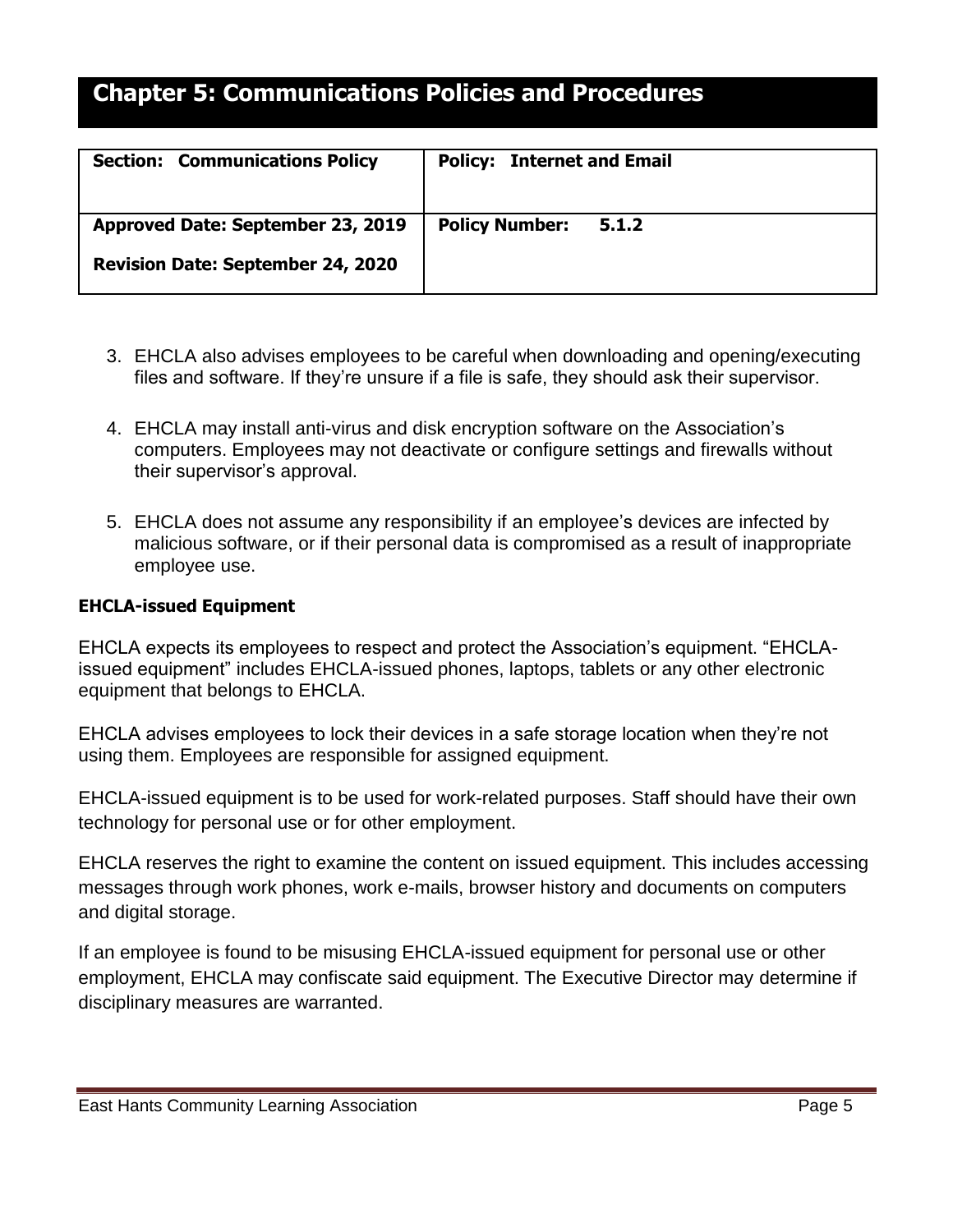#### <span id="page-5-0"></span>**Email**

EHCLA employees can use their [EHCLA email accounts](https://resources.workable.com/email-usage-policy-template) for both work-related and personal purposes as long as they don't violate this policy's rules. Employees shouldn't use their EHCLA email to:

- Register to illegal, unsafe, disreputable or suspect websites and services.
- Send obscene, offensive or discriminatory messages and content.
- Send unauthorized advertisements or solicitation emails.
- Sign up for a competitor's services unless authorized.

EHCLA has the right to monitor emails. EHCLA also has the right to monitor the websites that employees visit on EHCLA computers.

| <b>Section: Communications Policy</b>    | <b>Policy: Internet and Email</b> |
|------------------------------------------|-----------------------------------|
| Approved Date: September 23, 2019        | <b>Policy Number:</b><br>5.1.2    |
| <b>Revision Date: September 24, 2020</b> |                                   |

#### <span id="page-5-1"></span>**Disciplinary Action**

Employees who don't conform to this policy will face disciplinary action. Serious violations will be cause for termination of employment, or legal action when appropriate. Examples of serious violations are:

- Using EHCLA's internet connection to steal or engage in other illegal activities.
- Causing EHCLA computers to be infected by viruses, worms or other malicious software.
- Sending offensive or inappropriate emails to EHCLA's supporters, colleagues or partners.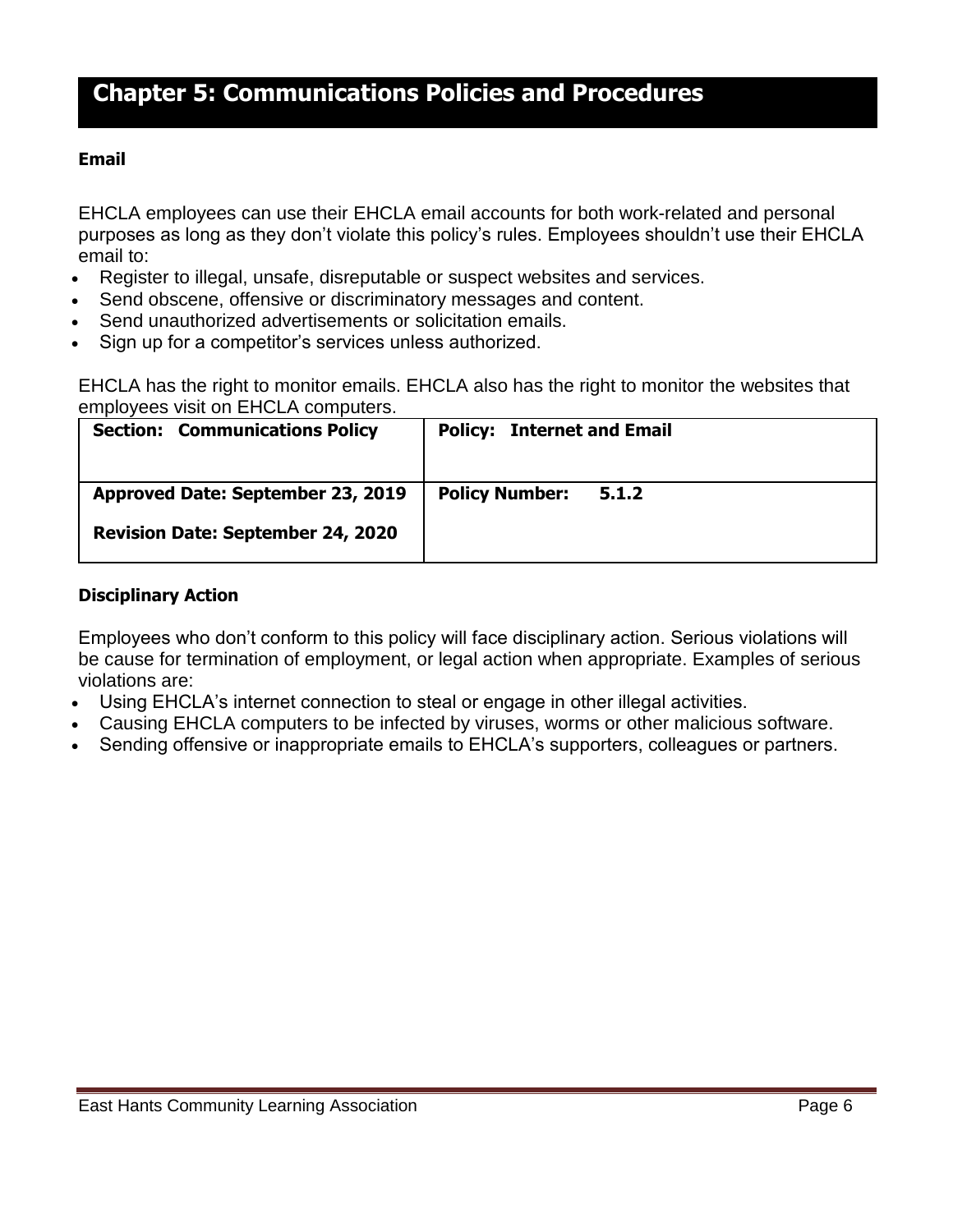| <b>Section: Communications Policy</b>    | <b>Policy: Social Media Policy</b> |
|------------------------------------------|------------------------------------|
| Approved Date: September 23, 2019        | <b>Policy Number:</b><br>5.1.3     |
| <b>Revision Date: September 24, 2020</b> |                                    |

### **Policy**

This policy governs the publication of and commentary on social media by employees of EHCLA. For the purposes of this policy, social media means any facility for online publication and commentary, including without limitation blogs, wikis, social networking sites such as Facebook, LinkedIn, Twitter, Instagram, Flickr, and YouTube.

### <span id="page-6-0"></span>**Procedure**

1. Confidentiality

It's acceptable to talk about your work and have a dialog with the community. Employees may not publish confidential information, including unpublished details about our software, details of current projects, financial information, research, clients, or trade secrets. EHCLA must respect the wishes of funders and supporters regarding the confidentiality of current projects.

2. Employee's Privacy

Privacy settings on EHCLA social media platforms should be set to allow anyone to see profile information similar to what would be on the EHCLA website. Other privacy settings that might allow others to post information or see information that is personal should be set to limit access. Be mindful of posting information that you would not want the public to see.

3. Transparency

Employees will always use their real names, be clear who they are, and identify that they work for EHCLA when interacting online within areas and topics related to the organization and its interests. Nothing should be said that is dishonest, untrue, or misleading. Be cautious about disclosing personal details.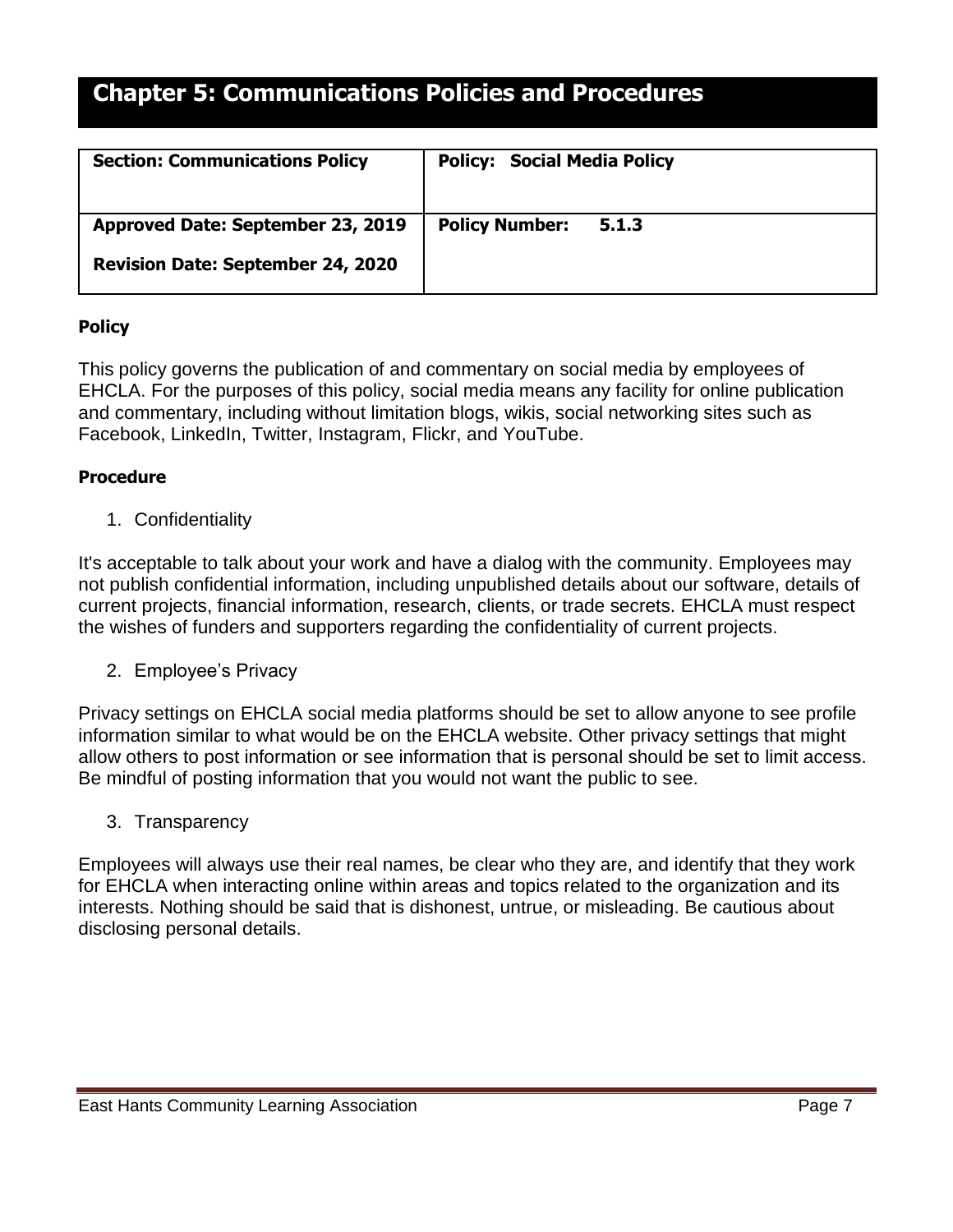| <b>Section: Communications Policy</b>    | <b>Policy: Social Media Policy</b> |
|------------------------------------------|------------------------------------|
| Approved Date: September 23, 2019        | <b>Policy Number:</b><br>5.1.3     |
| <b>Revision Date: September 24, 2020</b> |                                    |

### 4. Respect for Copyright Laws

Show respect for the laws governing copyright and fair use of copyrighted material owned by others, including EHCLA's own copyrights and brands. Never quote more than short excerpts of someone else's work, and always attribute such work to the original author/source or provide a link to others' work rather than reproduce it. When using pictures or video content, ensure you have the content creator's permission.

5. Spelling and Grammar

As a representative of our organization, please be sure that the spelling and grammar in your post or message is correct. When in doubt, use a spell-checker or consult with a co-worker or your supervisor.

6. Respect for your audience, EHCLA, and your coworkers

As a community-based organization, our stakeholders can be diverse. It is essential that our morals and values align. Don't say anything contradictory or in conflict with the EHCLA website. Employees should respect their audience -- no ethnic slurs, offensive comments, defamatory comments, personal insults, or obscenity. When in doubt, check with your supervisor before sharing your point of view. Immediate action by the Executive Director will be taken if an employee is found to be contravening communications policies.

7. Protect EHCLA volunteers, learners, passengers and board members

Volunteers, learners, passengers and board members should not be cited without their approval. Never identify a learner or passenger by name without permission and never discuss confidential details of a learner, passenger or volunteer. It is acceptable to discuss general details about kinds of projects and to use non-identifying pseudonyms for a learner or passenger (e.g., a learner) so long as the information provided does not violate any nondisclosure agreements that may be in place with the individual or make it easy for someone to identify the person.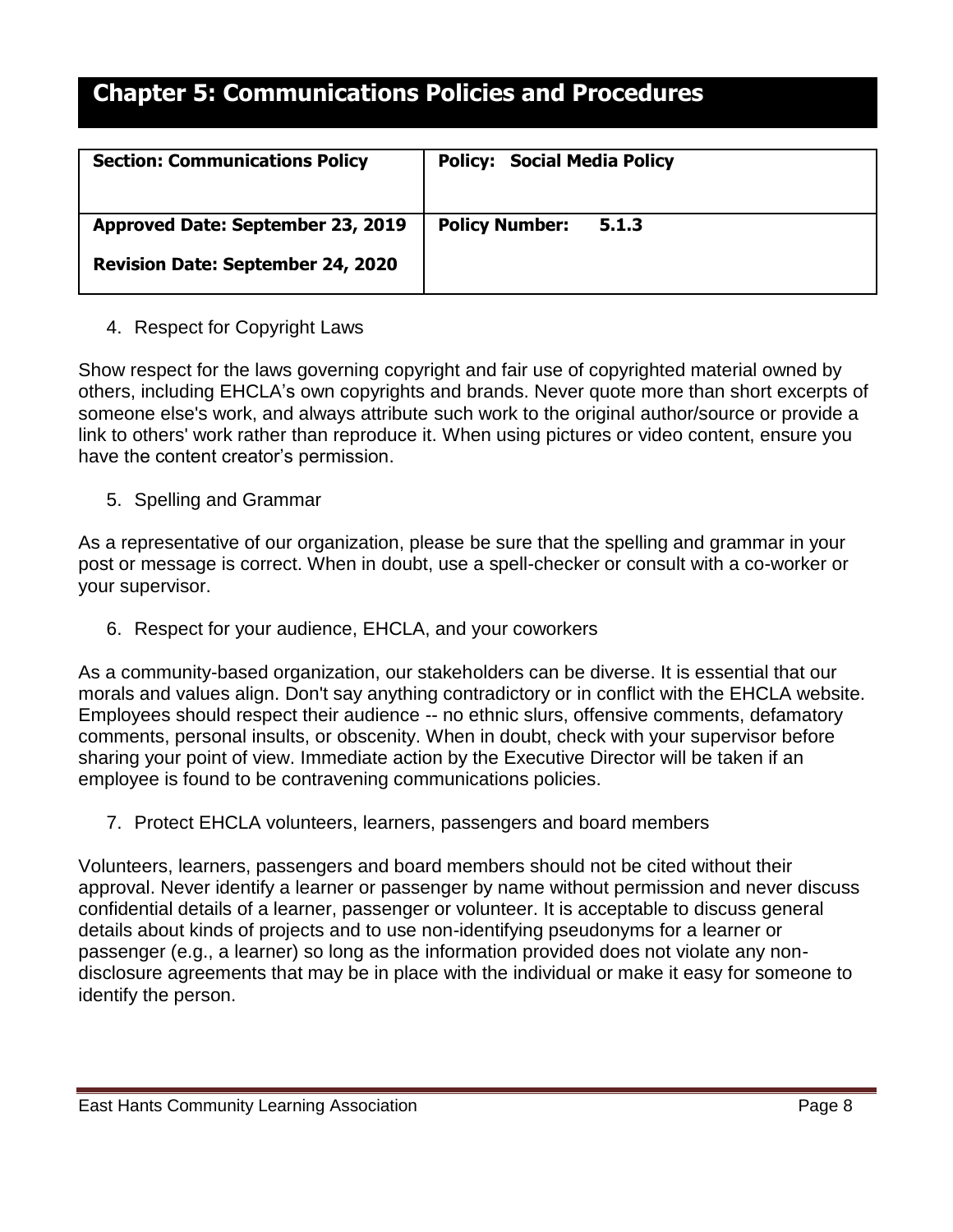| <b>Section: Communications Policy</b>    | <b>Policy: Social Media Policy</b> |
|------------------------------------------|------------------------------------|
| Approved Date: September 23, 2019        | <b>Policy Number:</b><br>5.1.3     |
| <b>Revision Date: September 24, 2020</b> |                                    |

### 8. Controversial Issues

If employees see misrepresentations made about EHCLA in the media, they may point that out. Always do so with respect and with the facts. If employees speak about others, make sure what they say is factual and that it does not disparage that party. Avoid arguments. Employees should make sure what they are saying is factually correct.

9. Correct Mistakes Quickly

If an employee makes an error, be up front about the mistake and correct it quickly. If an employee chooses to modify an earlier post, they should make it clear that they have done so. If someone accuses an employee of posting something improper (such as their copyrighted material or a defamatory comment about them), deal with it quickly - better to remove it immediately to lessen the possibility of a legal action. All instances must be reported to your supervisor.

#### 10.Disclaimers

Many social media users include a prominent disclaimer saying who they work for, but that they're not speaking officially. This is good practice and is encouraged, but don't count on it to avoid trouble - it may not have much legal effect.

#### 11.Enforcement

Policy violations will be subject to disciplinary action, up to and including termination for cause.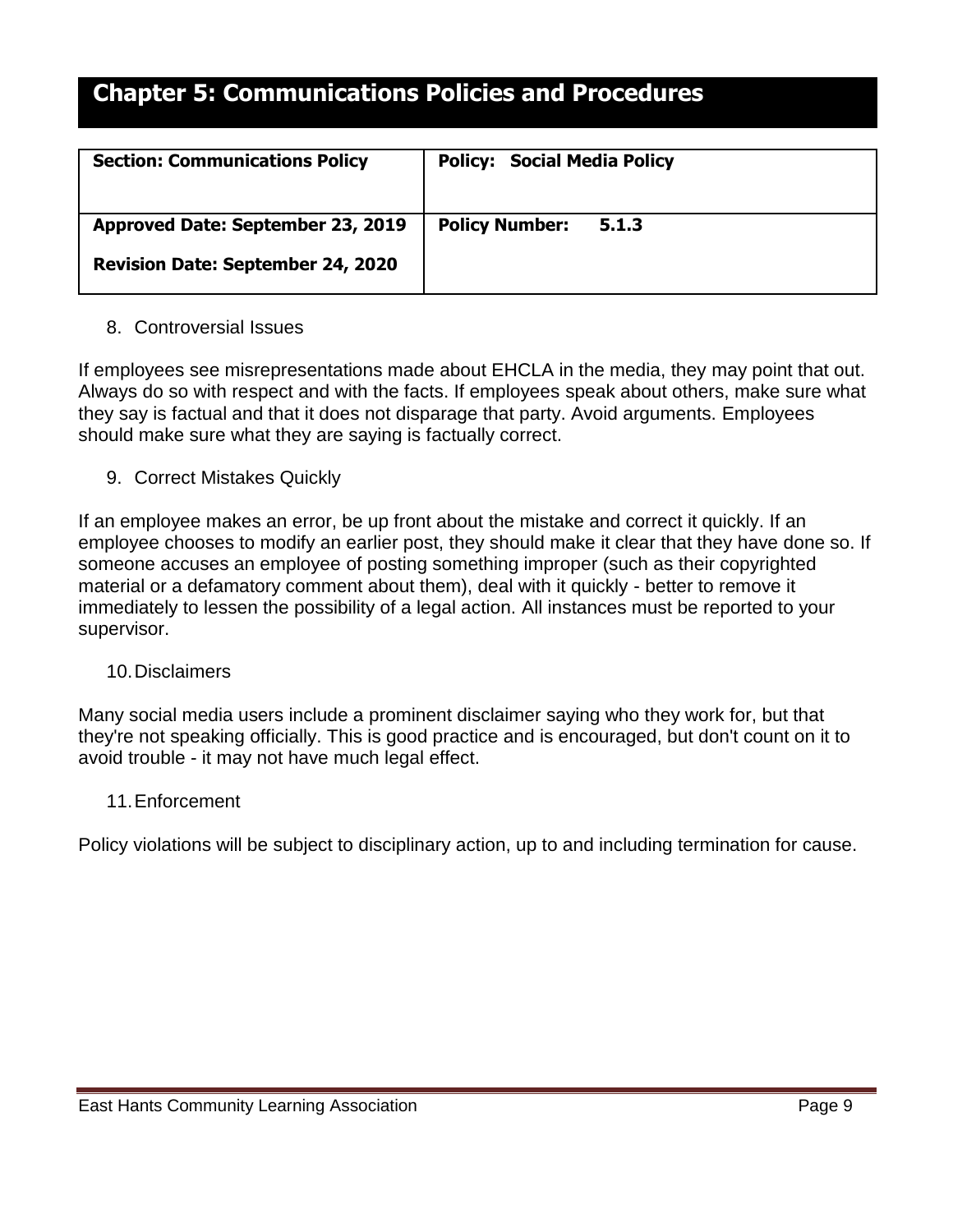| <b>Section: Communications Policy</b>    | <b>Policy: Data Security Policy</b> |
|------------------------------------------|-------------------------------------|
| Approved Date: September 23, 2019        | <b>Policy Number:</b><br>5.1.4      |
| <b>Revision Date: September 24, 2020</b> |                                     |

### <span id="page-9-0"></span>**Policy**

EHCLA is committed to protecting the privacy of the personal information of its employees, volunteers, members, learners, passengers, donors and other stakeholders. We value the trust of those we deal with, and of the public, and recognize that maintaining this trust requires that we be transparent and accountable in how we treat the information shared with EHCLA.

EHCLA frequently gathers and uses personal information. Anyone from whom such information is collected should expect that it will be carefully protected and that any use of this information is subject to consent.

#### <span id="page-9-1"></span>**Defining Personal Information**

Personal information is any information that can be used to distinguish, identify or contact a specific individual. This information can include an individual's opinions or beliefs, as well as facts about, or related to, the individual. Exceptions include business contact information and certain publicly available information, such as names, addresses and telephone numbers as published in telephone directories, are not considered personal information.

Information in the public domain is not subject to privacy legislation and as such is not included in this policy.

Where EHCLA learners and passengers use their home contact information as business contact information, EHCLA considers that the contact information provided is business contact information and is not therefore subject to protection as personal information.

EHCLA always considers donor and volunteer information to be personal information and does not disclose information about donors or volunteers without consent.

EHCLA observes the following practices when collecting, maintaining and using personal information: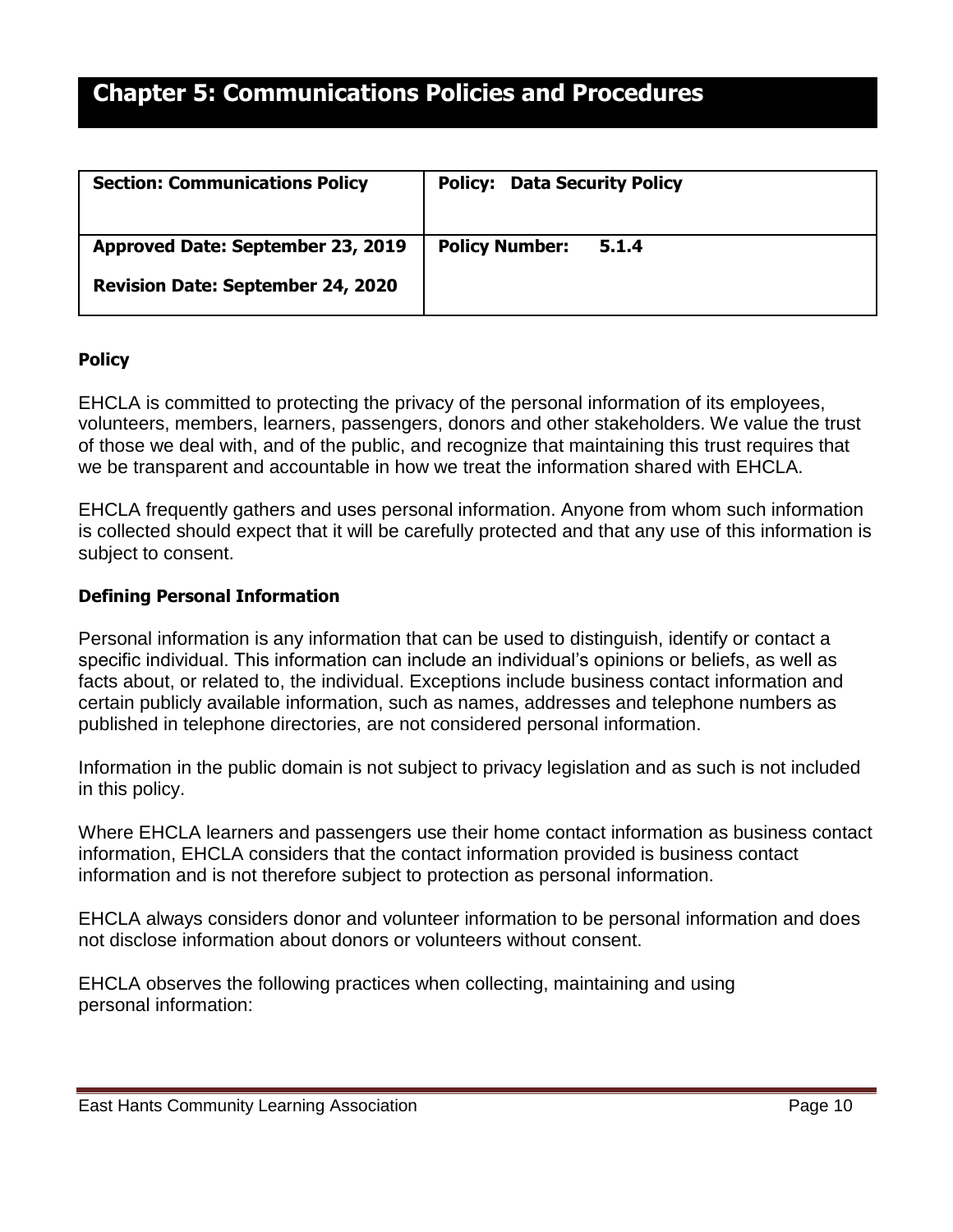| <b>Section: Communications Policy</b>    | <b>Policy: Data Security Policy</b> |
|------------------------------------------|-------------------------------------|
| Approved Date: September 23, 2019        | <b>Policy Number:</b><br>5.1.4      |
| <b>Revision Date: September 24, 2020</b> |                                     |

#### **Procedure**

1. Consent

An individual's consent is required regarding the collection and proposed use of personal information when information is collected. Consent can be either expressed or implied and can be provided directly by the individual or by an authorized representative.

2. Cookies

EHCLA's websites use persistent cookies within visiting browsers to enable the functions of the website and for tracking performance. Specifically, cookies are used the following ways:

- Preserving and expiring visitor sessions on the site (e.g. preserving data between steps of a process; and ending the session after a period of inactivity)
- Storing font size preferences on the site
- Enabling web analytic tools

Cookies are used anonymously and without storing Personally Identifiable Information (PII). Visitors that wish to opt-out of cookies should review the help documentation for their browser software to decline or selectively decline cookies. Note that declining cookies may adversely impact site performance.

3. Website, MailChimp and Facebook Analytics

EHCLA's website uses [Google Analytics](http://www.google.com/analytics/) to track performance. Google Analytics uses [persistent](https://developers.google.com/analytics/devguides/collection/analyticsjs/cookie-usage?csw=1)  [cookies](https://developers.google.com/analytics/devguides/collection/analyticsjs/cookie-usage?csw=1) to track visitor sessions, visitors across multiple sessions, and referral sources to our sites. In compliance with the [Google Analytics Terms of Service,](http://www.google.com/analytics/terms/us.html) at no time is personally identifiable information (PII) passed to Google Analytics. Note that Google Analytics stores its data within the United States of America and is subject to US laws. We use this data to understand site performance to serve you better. Those wishing to opt out of Google Analytics data collection should use the [Google Analytics Opt-out Browser Add-on.](https://tools.google.com/dlpage/gaoptout)

EHCLA's Facebook page also uses analytics to track followers, likes and shares. The same is the case with our MailChimp email. EHCLA uses this data to understand Facebook and MailChimp performance to serve clients and subscribers better.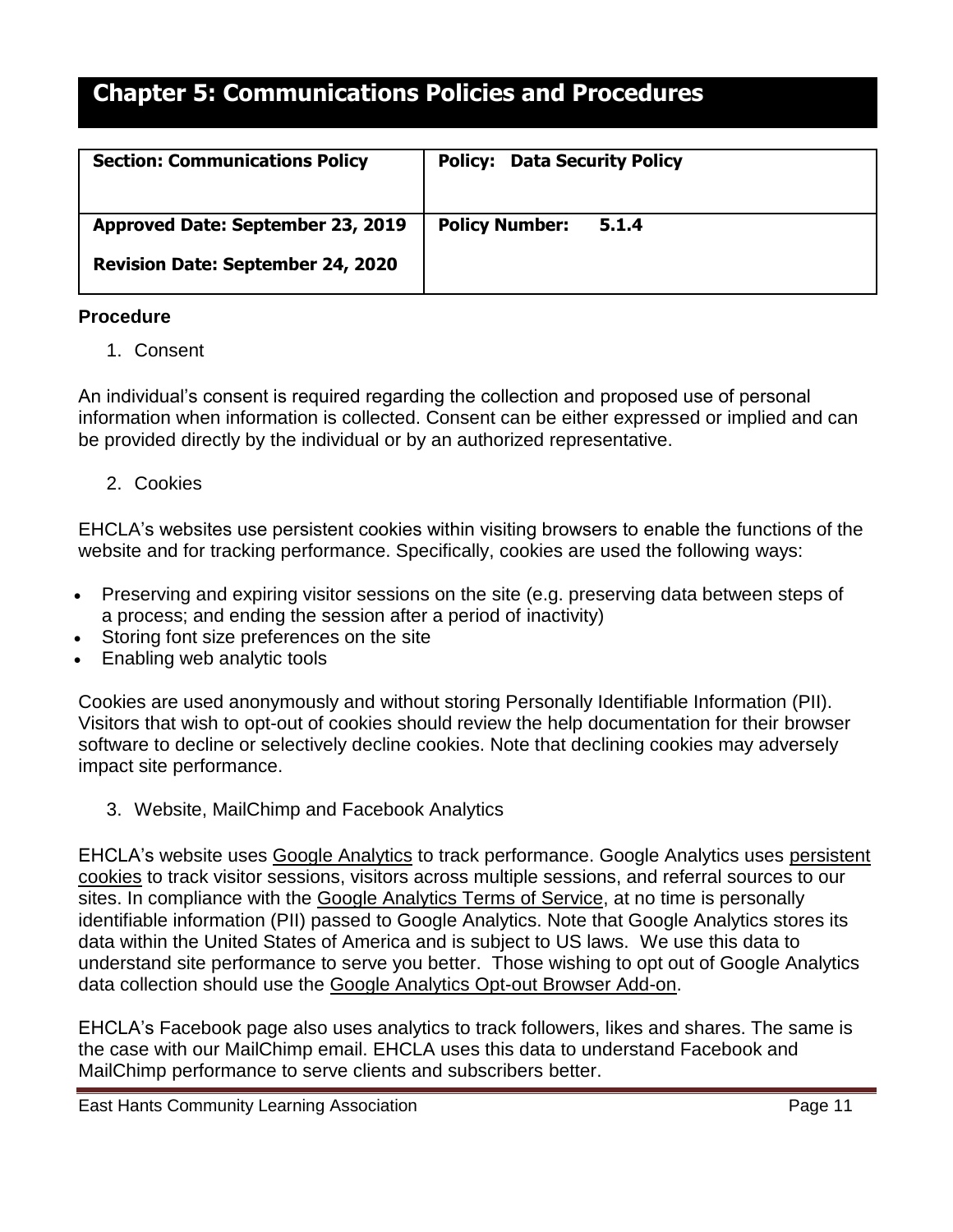| <b>Section: Communications Policy</b>    | <b>Policy: Data Security Policy</b> |
|------------------------------------------|-------------------------------------|
| Approved Date: September 23, 2019        | <b>Policy Number:</b><br>5.1.4      |
| <b>Revision Date: September 24, 2020</b> |                                     |

4. Limited Use, Disclosure and Retention

Personal information shall not be used or disclosed for purposes other than those for which it was collected, except with the consent of the individual or as required by law.

5. Accuracy

Personal information shall be as complete, accurate and up-to-date as possible

6. Security Safeguards

Personal information gathered by EHCLA shall be kept in confidence. EHCLA personnel shall be authorized to access personal information based only on their need to deal with the information for the reason(s) for which it was obtained.

Appropriate physical and electronic measures shall be used to ensure personal information is secure. Access to records shall be limited to those who require such information to fulfil their job responsibilities.

### 7. Confidentiality

Donors who request that their name and/or the amount of the gift not be publicly released shall remain anonymous.

### 8. Openness

Upon request, individuals shall be given access to the information in their donor record.

Further information on privacy and your rights in regard to your personal information may be found on the website of the Privacy Commissioner of Canada at [www.priv.gc.ca.](http://www.priv.gc.ca/)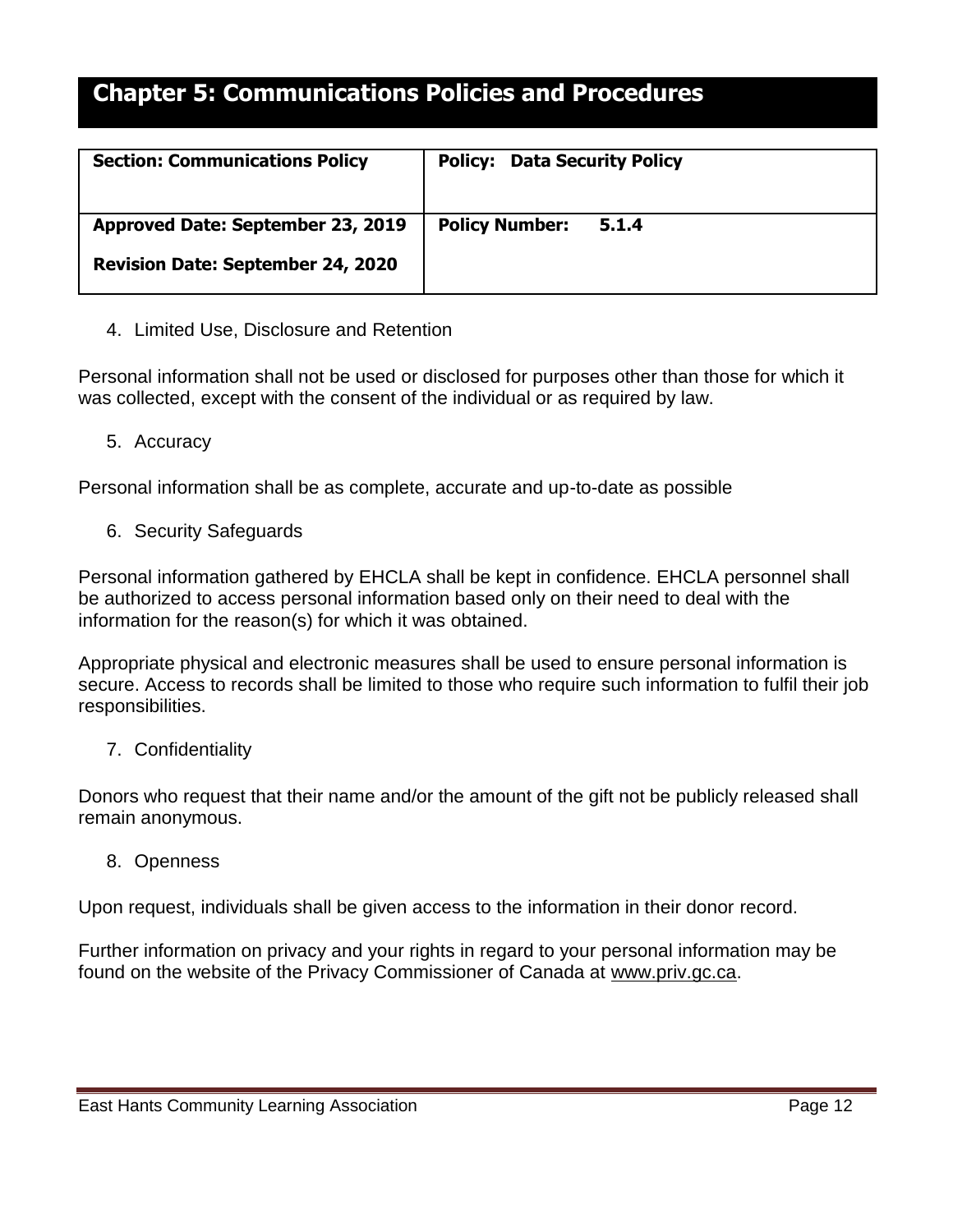| <b>Section: Communications Policy</b>    | <b>Policy: Crisis Communication Policy</b> |
|------------------------------------------|--------------------------------------------|
| Approved Date: September 23, 2019        | <b>Policy Number:</b><br>5.1.5             |
| <b>Revision Date: September 24, 2020</b> |                                            |

### <span id="page-12-0"></span>**Policy**

EHCLA will effectively manage communications through a formal, clearly defined channel in order to mitigate crisis, or serious negative repercussions for EHCLA and maintain a reputation of leadership and transparency on vital issues.

### **Procedure**

1. All crises should be reported to the Executive Director immediately.

2. The Executive Director is authorized to release information to the media and to the public. All other staff, board and committee members should be professional and helpful to the media by connecting them with the Executive Director, but will neither speak to the media, nor provide any information. If the Executive Director is unavailable, the Board Chair should be contacted.

3. All comments should be guided by professionalism and transparency, and serve to mitigate the crisis while reinforcing the leadership role of EHCLA.

4. Personnel matters are to remain confidential.

5. When possible, responses should be proactive, responsive, and action-oriented.

6. EHCLA recognizes the importance of media relation to public trust. In times of crisis, maintaining effective media relationships will be particularly critical in bolstering public confidence in the sector as a whole.